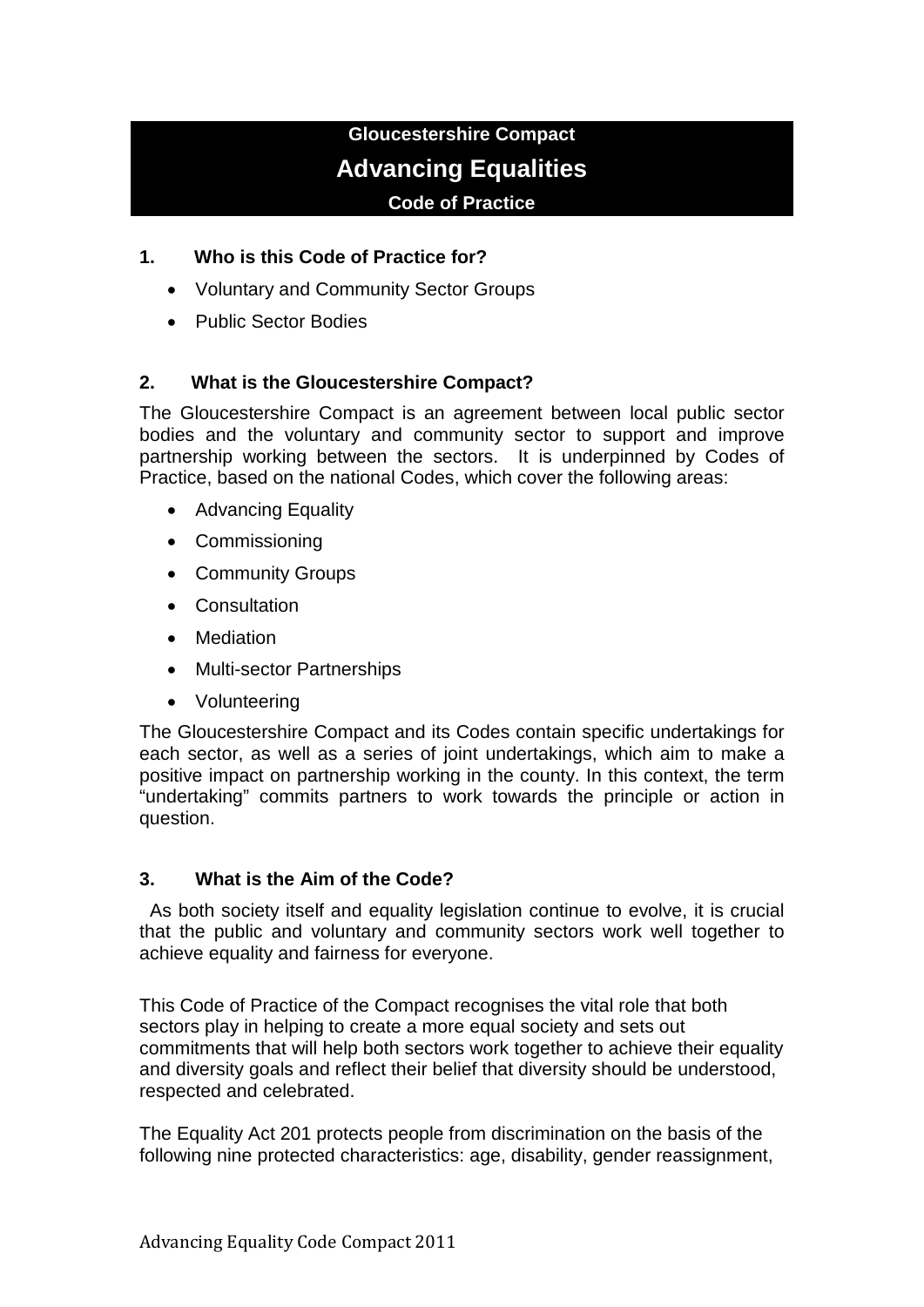marriage & civil partnership, pregnancy & maternity, race, religion & belief, sex (gender) and sexual orientation. The duties within this act are:

- To eliminate unlawful discrimination, harassment and victimization
- To foster good relations between people who share a protected characteristic and those who do not and
- To promote equality of opportunity for all.

A good working relationship between the voluntary and community sector and the public sector will help to meet the needs of the people they serve or represent and to reduce inequality. The Compact plays a key role in helping this relationship to work, through the commitments within it.

## **4. Joint undertakings**

All partners to the Gloucestershire Compact have a shared goal of promoting equality and diversity and challenging and eliminating discrimination and undertake to:

- 4.1 Where appropriate, work with groups that involve people with a particular protected characteristic, to understand their specific needs and to design appropriate services.
- 4.2 Work to identify and remove any barriers that prevent volunteering by people with protected characteristics.
- 4.3 Recognise that support and development organisations\* have a role to play in enabling people with protected characteristics to participate in policy development, consultation and other activities.
- 4.4 Recognise that groups which involve people with protected characteristics at community, level may be small or informal, and engage with these groups in a way that suits their working methods.

\* Support and development organisations (for example, GAVCA), are also sometimes known as local infrastructure organisations and provide practical support to local voluntary organisations and a strategic voice for the voluntary and community sector. See http://www.navca.org.uk/about/whatisanlio.htm;

## **5. Public Sector Undertakings**

The Gloucestershire Compact public sector partners undertake to:

- 5.1 Work with the voluntary and community sector towards eliminating unlawful discrimination and promoting equality and diversity of opportunity in line with public sector equality duties.
- 5.2 Ensure that all voluntary and community sector organisations, including those that serve people with protected characteristics, have opportunities to influence the allocation of resources and access public sector support. This includes access to funds to build capacity, and to prepare and deliver projects.
- 5.3 Be clear about any actions on equality and diversity that voluntary and community sector organisations will be expected to undertake if they are funded to deliver programmes.